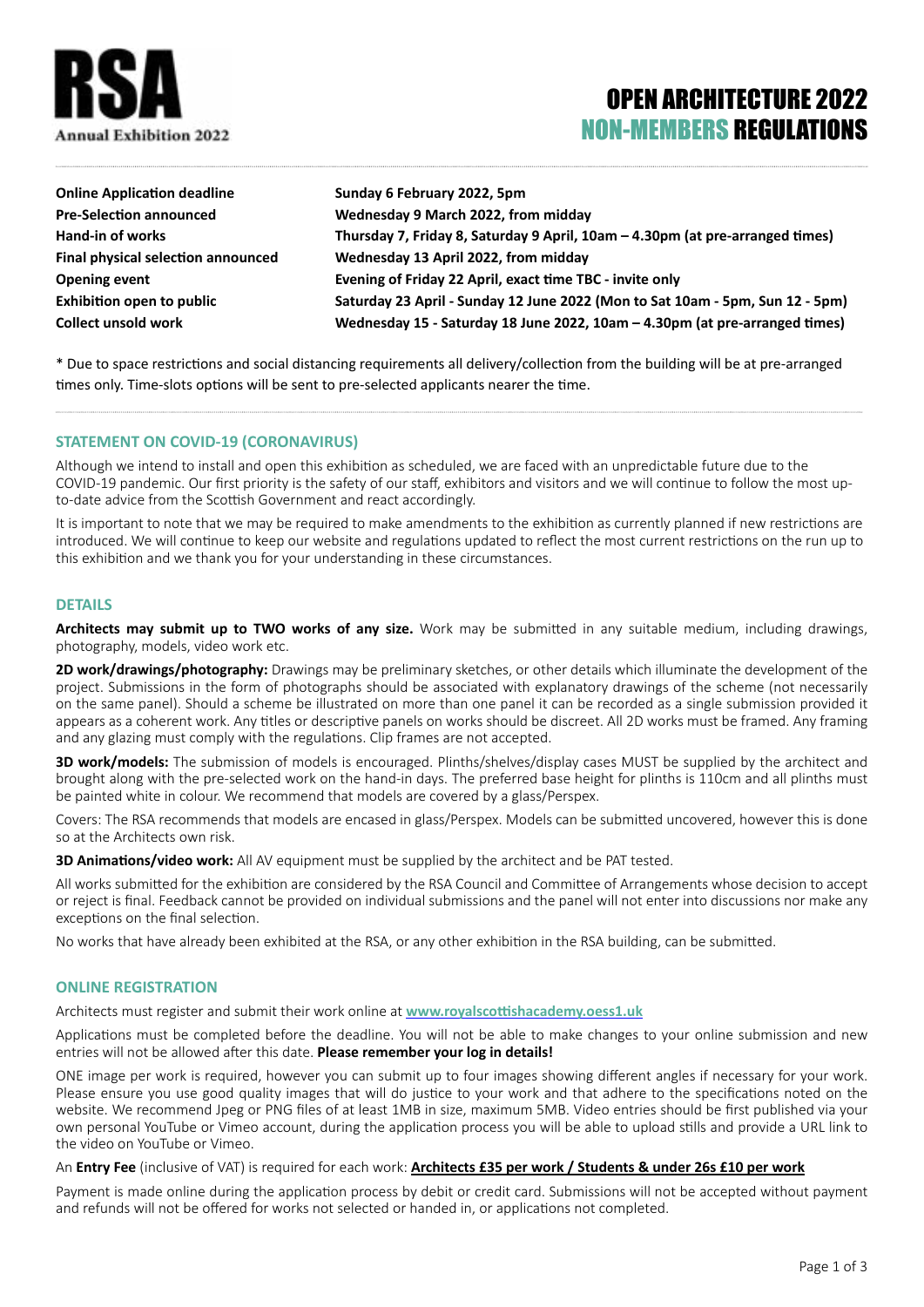In line with other exhibiting societies please note there is also a **£10 hanging fee** for each work hung in the exhibition to be paid in cash on the Hand In days. **Any works not included in the final selection will be refunded this hanging fee.**

## **SELECTION & HAND IN**

# **Pre-selection results: Wednesday 9 March 2022, from midday**

Architects must **log back into their account on the submission site** 9 March to find out if submitted works have been Pre-selected for the exhibition

#### **Hand in for pre-selected work: Thursday 7, Friday 8, Saturday 9 April, 10am – 4.30pm**

Pre-selected works must be delivered to the rear door of the Royal Scottish Academy, Edinburgh, EH2 2EL (facing the Scottish National Gallery on the Mound). Architects may not hand in different or substitute works to those that have been pre-selected. Works must be unwrapped before handing to RSA staff and all packing must be removed from the gallery. Work will not be received out with the stated hours.

Due to extremely limited vehicle access at the rear of the building and social distancing requirements, arrivals must be staggered and times strictly adhered to. A schedule will be sent out to all pre-selected artists to book a delivery slot.

#### **Final selection notification: Wednesday 13 April 2022, from midday**

Architects must log into their account for final confirmation. If your work has **not** been selected for the physical exhibition it will still be included online this year and you will not need to collect it until the end of the exhibition.

#### **Labels**

Exhibition Labels will be posted to pre-selected architects and will also be available at the RSA on Hand-in day.

Each work handed in must be accompanied by an RSA Label. Labels should be SECURELY attached to each work with string which is taped or stapled to the back of the work. The string should be long enough for the label to hang over the front of the work. For sculptures or unusually shaped works please affix the label in the most convenient way possible.

Each label is in three sections - A, B and ARTIST RECEIPT - all of which must be clearly completed in full in BLOCK CAPITALS. A permanent label or other identification should also be affixed to the back of each work and, if possible, to each piece of sculpture, giving the artist's name, title of work and price.

Failure to comply with these requirements in full can lead to rejection of the work.

## **COLLECTION OF WORK**

## **Collection: Wednesday 15 - Saturday 18 June 2022, 10am – 4.30pm**

We do not have any storage at the RSA and a quick changeover of exhibitions, therefore it is extremely important that artists uplift their works on the dates given.

Any works not collected will incur a storage fee to be paid by the architect. After 2 weeks the work will become property of the RSA and may subsequently be disposed of. No work, once placed, can be removed until the close of the exhibition without a special order from the Council. By completing the online registration process, the architect accepts this condition as a binding agreement whereby ownership of the uncollected works is relinquished by him/her and transferred absolutely to the RSA.

## **DELIVERY & COLLECTION**

If you are unable to hand in your pre-selected work(s) in person then you can arrange for an acquaintance or courier to deliver/ collect your work(s) on the collection days. It is the artists' responsibility to source a courier and make arrangements directly with them. Below is a list of couriers used by artists in previous years. Please note – the RSA is not affiliated with any couriers listed and it is at their discretion if the can assist. Many other couriers are available.

- Van GoGo2 (Stuart Horsburgh) vangogo2@gmail.com (Edinburgh, Glasgow, the Borders)
- John Lawrence johnlawrence48@icloud.com (Aberdeenshire, Dundee, Fife)
- McAdie and Reeve (Orkney)- www.mcadie-and-reeve.co.uk (Orkney)
- Irish Art Services www.irishartservices.com info@irishartservices.com, +353 63 849 51 (Ireland)
- Aardvark Art Services- www.aardvarkartservices.com- info@aardvarkartservices.com- 01253 794 673 (UK)
- Art Cargo- https://artcargo.co.uk- +44 (0)75 88 48 43 64 (UK)
- Picture Post- picture-post.webnode.com (UK)
- Central Link Couriers www.central-linkcouriers.co.uk (UK, Europe)

It is the artists responsibility to organise and pay for all shipping, declare the artwork on an international postage customs declaration form and pay any customs costs your country may impose (if relevant); this also applies to the return shipping. The RSA will not be responsible for any damage sustained to work while in transit.